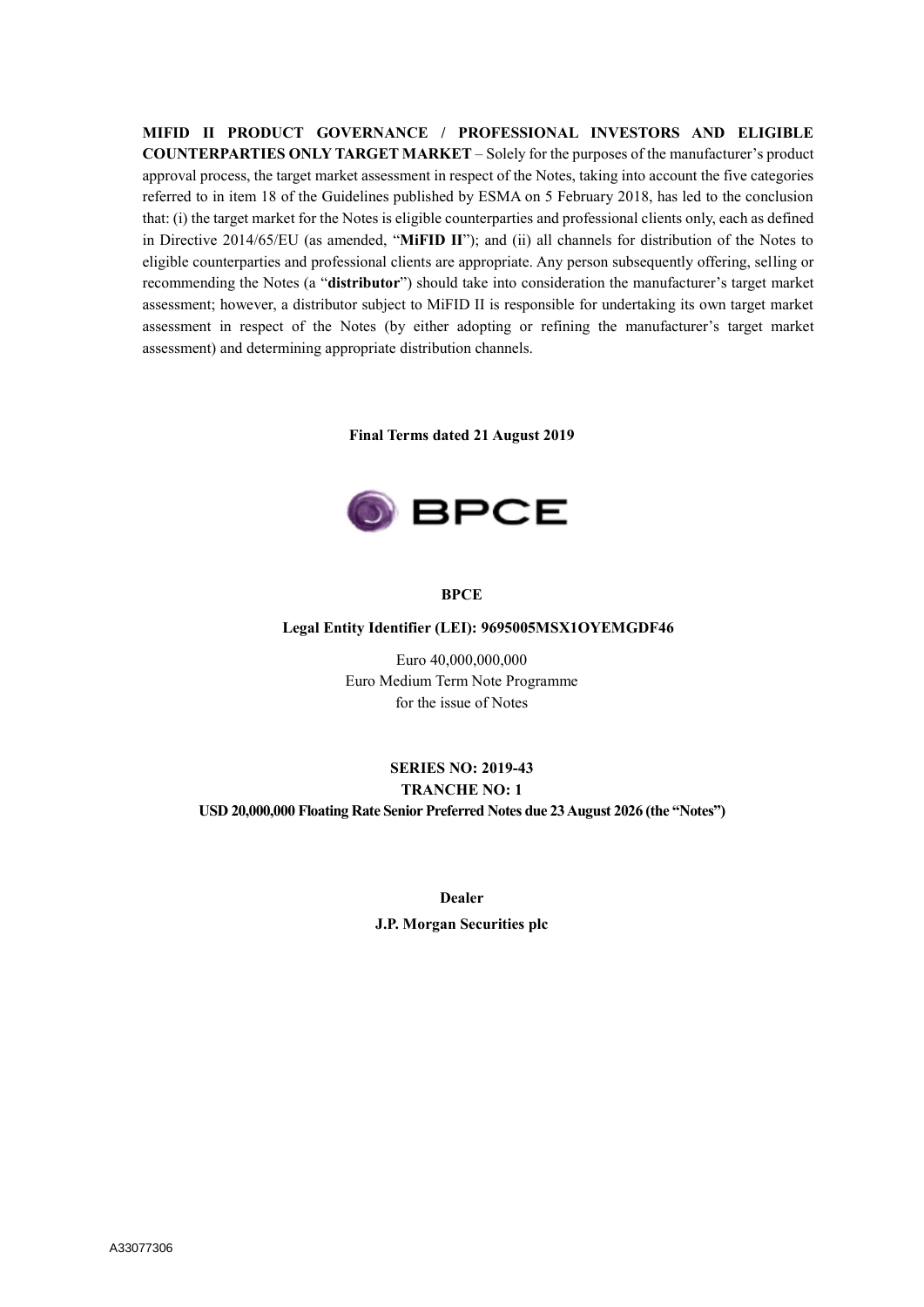#### **PART A – CONTRACTUAL TERMS**

Terms used herein shall be deemed to be defined as such for the purposes of the Conditions (the "**Conditions**") set forth in the base prospectus dated 21 November 2018 which received visa n°18-528 from the *Autorité des marchés financiers* (the "**AMF**") on 21 November 2018 (the "**Base Prospectus**") and the supplements to the Base Prospectus dated respectively, 1 March 2019 which received visa n°19-068 from the AMF, 16 April 2019 which received visa n°19-164 from the AMF, 21 May 2019 which received visa n°19-217 from the AMF, and 13 August 2019 which received visa n°19-402 from the AMF (the "**Supplement(s)**"), which together constitute a base prospectus for the purposes of the Prospectus Directive.

This document constitutes the Final Terms of the Notes described herein for the purposes of Article 5.4 of the Prospectus Directive and must be read in conjunction with such Base Prospectus as so supplemented. Full information on the Issuer and the offer of the Notes is only available on the basis of the combination of these Final Terms and the Base Prospectus as so supplemented. The Base Prospectus and the Supplements are available for viewing at the office of the Fiscal Agent or each of the Paying Agents and on the website of the AMF (www.amf-france.org) and copies may be obtained from BPCE, 50 avenue Pierre Mendès-France, 75013 Paris, France.

| 1              | Issuer:                             | <b>BPCE</b>                                                                                                                                                     |  |  |
|----------------|-------------------------------------|-----------------------------------------------------------------------------------------------------------------------------------------------------------------|--|--|
| $\overline{2}$ | Series Number:<br>(i)               | 2019-43                                                                                                                                                         |  |  |
|                | Tranche Number:<br>(ii)             | 1                                                                                                                                                               |  |  |
| 3              | Specified Currency or Currencies:   | United States Dollar ("USD")                                                                                                                                    |  |  |
| 4              | Aggregate Nominal Amount:           |                                                                                                                                                                 |  |  |
|                | Series:<br>(i)                      | USD 20,000,000                                                                                                                                                  |  |  |
|                | (ii)<br>Tranche:                    | USD 20,000,000                                                                                                                                                  |  |  |
| 5              | Issue Price:                        | 100 per cent. of the Aggregate Nominal Amount                                                                                                                   |  |  |
| 6              | Specified Denomination:             | USD 1,000,000                                                                                                                                                   |  |  |
| 7              | Issue Date:<br>(i)                  | 23 August 2019                                                                                                                                                  |  |  |
|                | Interest Commencement Date:<br>(ii) | <b>Issue Date</b>                                                                                                                                               |  |  |
| 8              | <b>Interest Basis:</b>              | Three $(3)$ month USD LIBOR +0.90 per cent.<br><b>Floating Rate</b><br>(further particulars specified below)                                                    |  |  |
| 9              | Maturity Date:                      | Specified Interest Payment Date falling on or nearest<br>to 23 August 2026                                                                                      |  |  |
| 10             | Redemption Basis:                   | Subject to any purchase and cancellation or early<br>redemption, the Notes will be redeemed on the<br>Maturity Date at 100 per cent. of their nominal<br>amount |  |  |
| 11             | Change of Interest Basis:           | Not Applicable                                                                                                                                                  |  |  |
| 12             | Put/Call Options:                   | Not Applicable                                                                                                                                                  |  |  |
| 13             | Status of the Notes:<br>(i)         | Senior Preferred Notes                                                                                                                                          |  |  |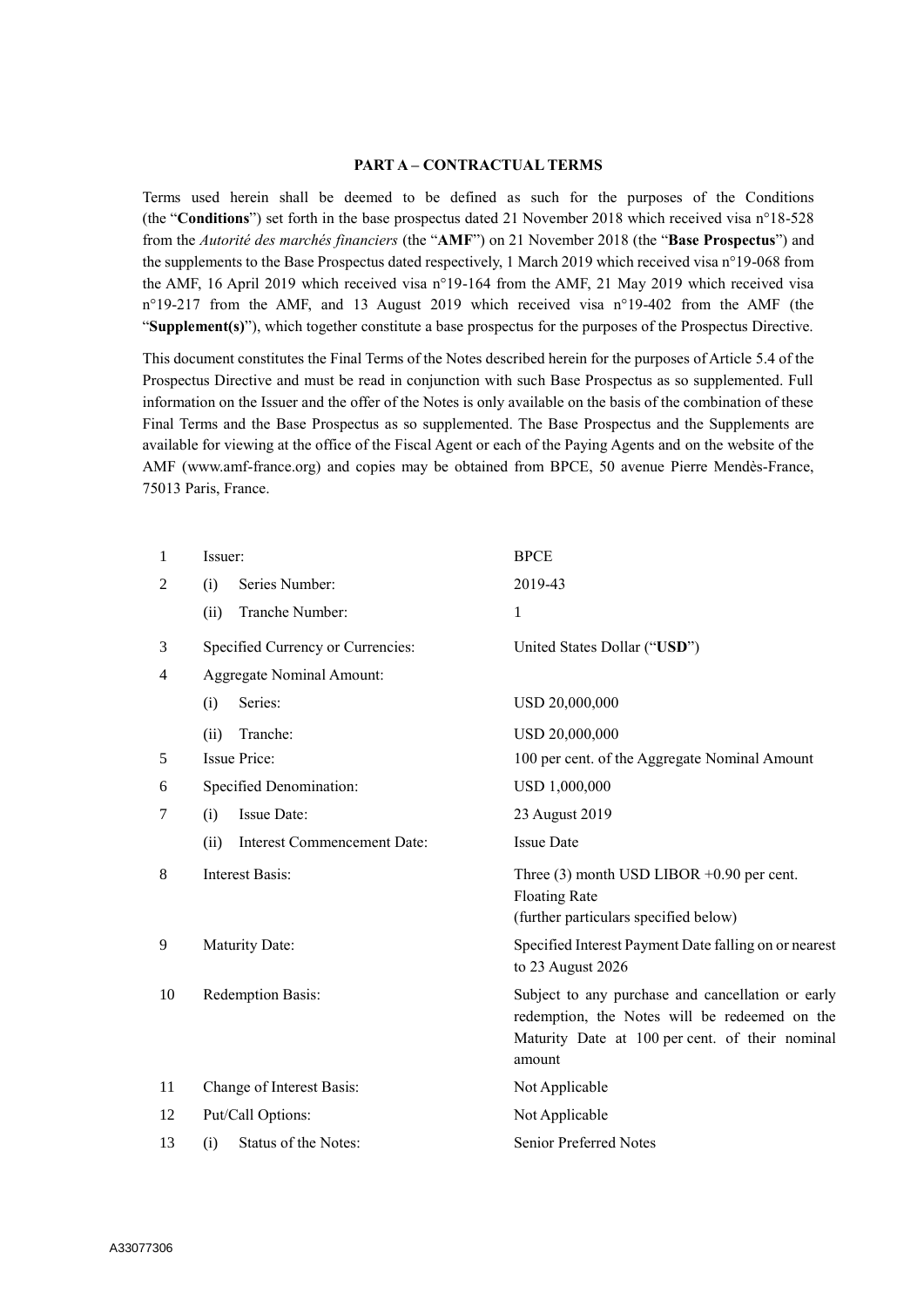(ii) Dates of the corporate authorisations for issuance of Notes obtained:

Decision of the *Directoire* of the Issuer dated 2 April 2019 and decision of Mr. Jean-Philippe Berthaut, Head of Group Funding, dated 7 August 2019

# **PROVISIONS RELATING TO INTEREST (IF ANY) PAYABLE**

| 14 |        | Fixed Rate Note Provisions:                                                                                                  | Not Applicable                                                                                                                                                                                                                                                                                                                                |  |  |
|----|--------|------------------------------------------------------------------------------------------------------------------------------|-----------------------------------------------------------------------------------------------------------------------------------------------------------------------------------------------------------------------------------------------------------------------------------------------------------------------------------------------|--|--|
| 15 |        | Floating Rate Note Provisions:                                                                                               | Applicable                                                                                                                                                                                                                                                                                                                                    |  |  |
|    | (i)    | Interest Period(s):                                                                                                          | The period beginning on (and including) the Interest<br>Commencement Date and ending on (but excluding)<br>the First Specified Interest Payment Date and each<br>successive period beginning on (and including) a<br>Specified Interest Payment Date and ending on (but<br>excluding) the next succeeding Specified Interest<br>Payment Date. |  |  |
|    | (ii)   | Specified Interest Payment<br>Dates:                                                                                         | 23 February, 23 May, 23 August and 23 November<br>in each year, subject to adjustment in accordance<br>with the Business Day Convention set out in (iv)<br>below                                                                                                                                                                              |  |  |
|    | (iii)  | First Interest Payment Date:                                                                                                 | 23 November 2019, subject to adjustment in<br>accordance with te Business Day Convention set out<br>in $(iv)$ below                                                                                                                                                                                                                           |  |  |
|    | (iv)   | <b>Business Day Convention:</b>                                                                                              | Modified Following Business Day Convention                                                                                                                                                                                                                                                                                                    |  |  |
|    | (v)    | <b>Interest Period Date:</b>                                                                                                 | Not Applicable                                                                                                                                                                                                                                                                                                                                |  |  |
|    | (vi)   | Business Centre(s):                                                                                                          | London, New York and TARGET                                                                                                                                                                                                                                                                                                                   |  |  |
|    | (vii)  | Manner in which the Rate(s) of<br>Interest is/are to be determined:                                                          | <b>Screen Rate Determination</b>                                                                                                                                                                                                                                                                                                              |  |  |
|    | (viii) | Party responsible for calculating<br>the Rate(s) of Interest and/or<br>Interest Amount(s) (if not the<br>Calculation Agent): | Not Applicable                                                                                                                                                                                                                                                                                                                                |  |  |
|    | (ix)   | Screen Rate Determination:                                                                                                   | Applicable                                                                                                                                                                                                                                                                                                                                    |  |  |
|    |        | Reference Rate:                                                                                                              | Three (3) month USD LIBOR                                                                                                                                                                                                                                                                                                                     |  |  |
|    |        | <b>Interest Determination Date:</b>                                                                                          | Two (2) London Businesse Days prior to the first<br>day of each relevant Interest Period                                                                                                                                                                                                                                                      |  |  |
|    |        | Relevant Screen Page:                                                                                                        | Reuters Page LIBOR01                                                                                                                                                                                                                                                                                                                          |  |  |
|    |        | Relevant Screen Page Time:                                                                                                   | 11:00 a.m. (London time)                                                                                                                                                                                                                                                                                                                      |  |  |
|    | (x)    | FBF Determination:                                                                                                           | Not Applicable                                                                                                                                                                                                                                                                                                                                |  |  |
|    | (xi)   | ISDA Determination:                                                                                                          | Not Applicable                                                                                                                                                                                                                                                                                                                                |  |  |
|    | (xii)  | Margin(s):                                                                                                                   | $+0.90$ per cent. <i>per annum</i>                                                                                                                                                                                                                                                                                                            |  |  |
|    | (xiii) | Minimum Rate of Interest:                                                                                                    | 0.00 per cent. per annum                                                                                                                                                                                                                                                                                                                      |  |  |
|    | (xiv)  | Maximum Rate of Interest:                                                                                                    | Not Applicable                                                                                                                                                                                                                                                                                                                                |  |  |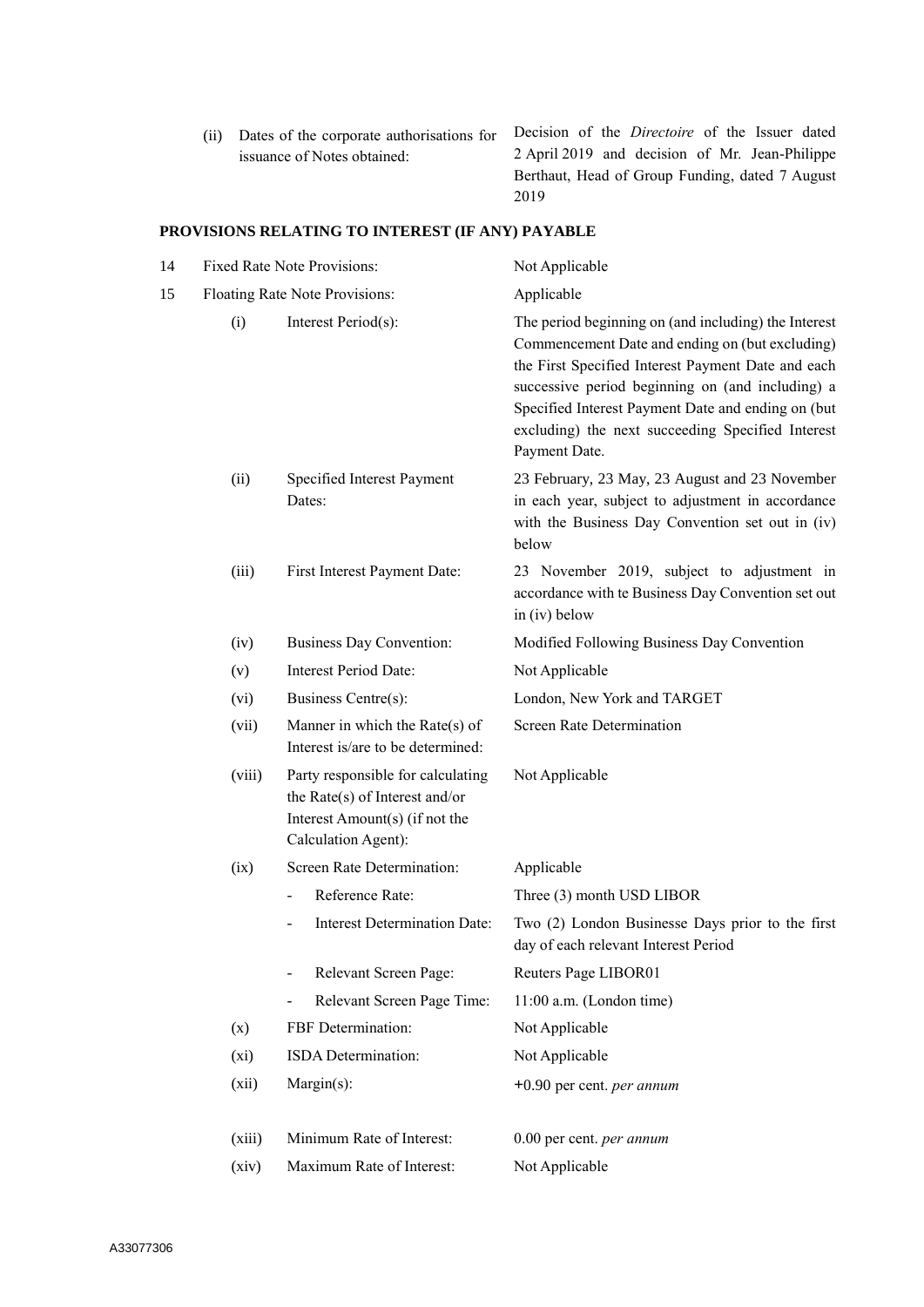|    | Day Count Fraction:<br>$\left( xy\right)$                                                                                                                                                                                                                                                                                               | Actual/360 (Adjusted)                                             |
|----|-----------------------------------------------------------------------------------------------------------------------------------------------------------------------------------------------------------------------------------------------------------------------------------------------------------------------------------------|-------------------------------------------------------------------|
| 16 | Zero Coupon Note Provisions:                                                                                                                                                                                                                                                                                                            | Not Applicable                                                    |
| 17 | Inflation Linked Interest Note Provisions:                                                                                                                                                                                                                                                                                              | Not Applicable                                                    |
|    | PROVISIONS RELATING TO REDEMPTION                                                                                                                                                                                                                                                                                                       |                                                                   |
| 18 | Call Option:                                                                                                                                                                                                                                                                                                                            | Not Applicable                                                    |
| 19 | Put Option:                                                                                                                                                                                                                                                                                                                             | Not Applicable                                                    |
| 20 | MREL/TLAC Disqualification Event Call<br>Option:                                                                                                                                                                                                                                                                                        | Applicable                                                        |
| 21 | Final Redemption Amount of each Note:                                                                                                                                                                                                                                                                                                   | USD 1,000,000 per Note of USD 1,000,000<br>Specified Denomination |
| 22 | Inflation Linked Notes - Provisions relating to<br>the Final Redemption Amount:                                                                                                                                                                                                                                                         | Not Applicable                                                    |
| 23 | Early Redemption Amount:                                                                                                                                                                                                                                                                                                                |                                                                   |
|    | Early Redemption Amount(s) of each<br>(i)<br>Senior Note payable on redemption upon<br>the occurrence of a MREL/TLAC<br>Disqualification Event (Condition $6(g)$ ),<br>if applicable, a Withholding Tax Event<br>(Condition 6(i)(i)), a Gross Up Event<br>(Condition 6(i)(ii)) or for Illegality<br>(Condition $6(l)$ ):                | USD 1,000,000 per Note of USD 1,000,000<br>Specified Denomination |
|    | Early Redemption Amount(s) of each Not Applicable<br>(ii)<br>Subordinated<br>Note<br>payable<br>on<br>redemption upon the occurrence of a<br>Capital Event (Condition 6(h)), a<br>Withholding Tax Event<br>(Condition<br>$6(i)(i)$ , a Gross-Up Event (Condition<br>6(i)(ii)) or a Tax Deductibility Event<br>(Condition $6(i)(iii)$ ): |                                                                   |
|    | (iii) Redemption<br>for<br>taxation<br>reasons<br>permitted on days others than Interest<br>Payment Dates (Condition 6(i)):                                                                                                                                                                                                             | No.                                                               |
|    | (iv) Unmatured Coupons to become void<br>upon early redemption (Materialised<br>Bearer Notes only) (Condition 7(f)):                                                                                                                                                                                                                    | Not Applicable                                                    |
|    | <b>GENERAL PROVISIONS APPLICABLE TO THE NOTES</b>                                                                                                                                                                                                                                                                                       |                                                                   |
| 24 | Form of Notes:                                                                                                                                                                                                                                                                                                                          | <b>Dematerialised Notes</b>                                       |
|    | Form of Dematerialised Notes:<br>(i)                                                                                                                                                                                                                                                                                                    | Bearer form (au porteur)                                          |
|    | Registration Agent:<br>(ii)                                                                                                                                                                                                                                                                                                             | Not Applicable                                                    |
|    | Temporary Global Certificate:<br>(iii)                                                                                                                                                                                                                                                                                                  | Not Applicable                                                    |
|    | Applicable TEFRA exemption:<br>(iv)                                                                                                                                                                                                                                                                                                     | Not Applicable                                                    |
| 25 | Financial Centre(s):                                                                                                                                                                                                                                                                                                                    | London, New York and TARGET                                       |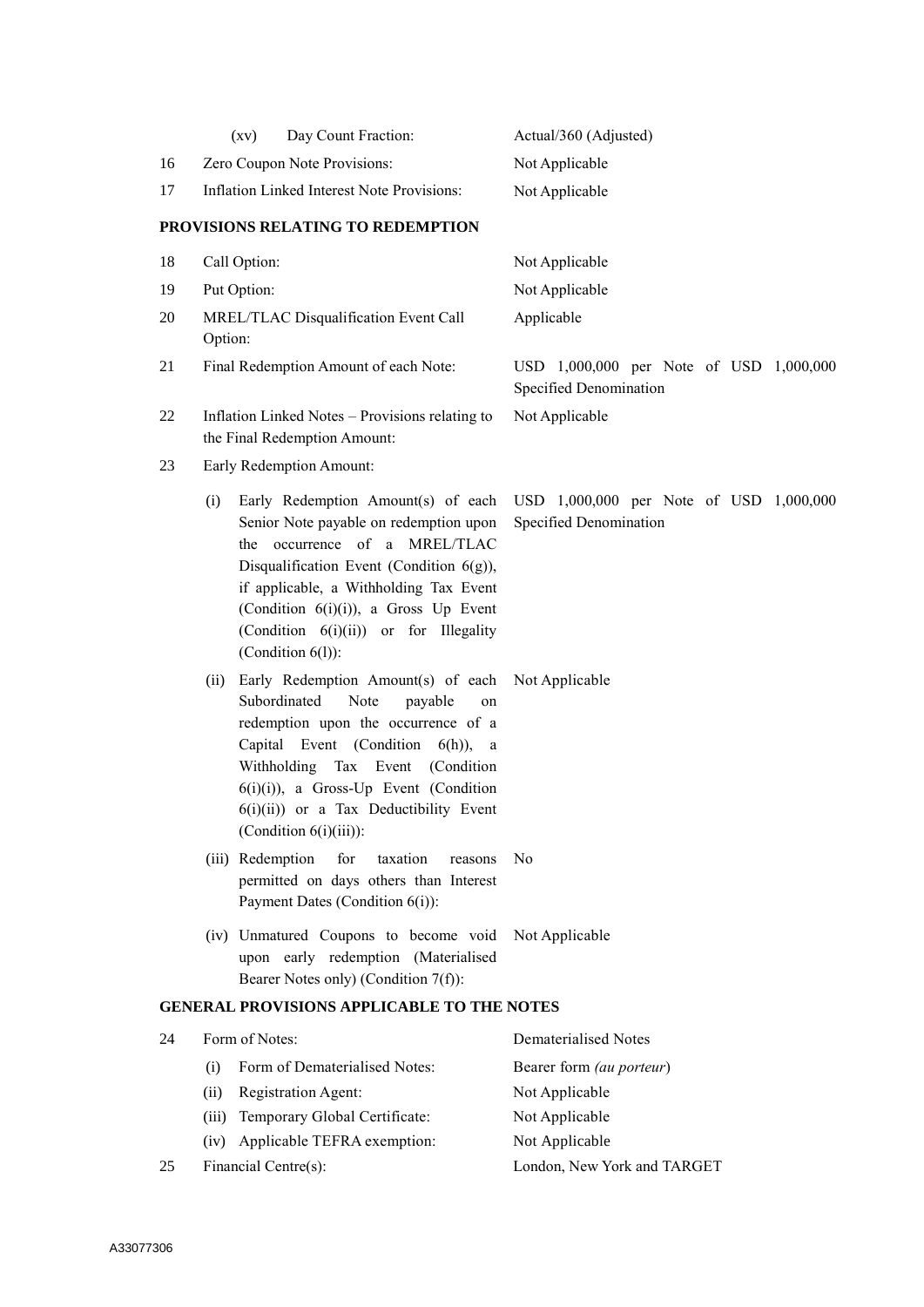| 26 | Talons for future Coupons or Receipts to be<br>attached to Definitive Notes (and dates on<br>which such Talons mature):         | Not Applicable                                                                                         |
|----|---------------------------------------------------------------------------------------------------------------------------------|--------------------------------------------------------------------------------------------------------|
| 27 | Details relating to Instalment Notes: amount of Not Applicable<br>each instalment, date on which each payment<br>is to be made: |                                                                                                        |
| 28 | Redenomination provisions:                                                                                                      | Not Applicable                                                                                         |
| 29 | Purchase in accordance with applicable French<br>laws and regulations:                                                          | Applicable                                                                                             |
| 30 | Consolidation provisions:                                                                                                       | Not Applicable                                                                                         |
| 31 | Meeting and Voting Provisions (Condition 11):                                                                                   | Contractual Masse shall apply                                                                          |
|    |                                                                                                                                 | Name and address of the initial Representative:<br>As per Condition $11(c)$                            |
|    |                                                                                                                                 | Name and address of the alternate Representative:<br>As per Condition $11(c)$                          |
|    |                                                                                                                                 | The Representative will receive a remuneration of<br>EUR 2,000 (excluding VAT) per year so long as any |

of the Notes is outstanding.

# **RESPONSIBILITY**

The Issuer accepts responsibility for the information contained in these Final Terms.

Signed on behalf of BPCE

Duly represented by:

Mr. Jean-Philippe Berthaut, Head of Group Funding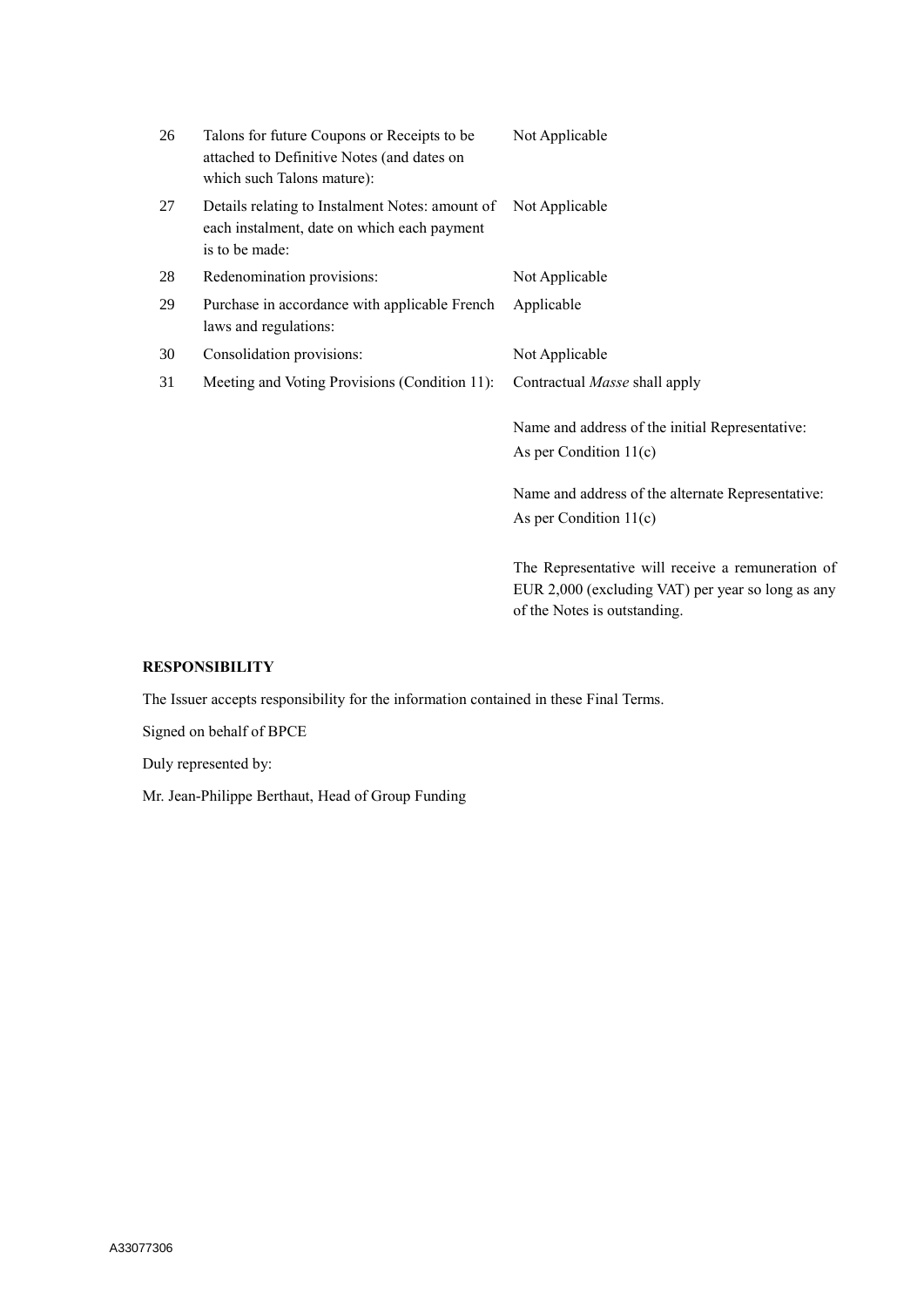## **PART B – OTHER INFORMATION**

#### 1 **LISTING AND ADMISSION TO TRADING**

| (i)  | trading: |  | Listing and Admission to Application has been made by the Issuer (or on its behalf) for the<br>Notes to be listed and admitted to trading on Euronext Paris with |
|------|----------|--|------------------------------------------------------------------------------------------------------------------------------------------------------------------|
|      |          |  | effect from the Issue Date.                                                                                                                                      |
| (ii) |          |  | Estimate of total expenses EUR 4,900                                                                                                                             |

related to admission to trading:

#### 2 **RATINGS**

Ratings: The Notes to be issued are expected to be rated: S&P: A+ S&P is established in the European Union and registered under Regulation (EC) No 1060/2009 as amended.

#### 3 **INTERESTS OF NATURAL AND LEGAL PERSONS INVOLVED IN THE ISSUE**

Save as discussed in "Subscription and Sale", so far as the Issuer is aware, no person involved in the offer of the Notes has an interest material to the offer.

# **4 HISTORIC INTEREST RATES**

Details of historic LIBOR rates can be obtained from Reuters Screen Page LIBOR01.

## **5 BENCHMARK**

Benchmarks: Amounts payable under the Notes will be calculated by reference to 3 months USD LIBOR which is provided by European Money Market Institute ("EMMI"). As at the date of these Final Terms, 3 months USD LIBOR does not appear on the register of administrators and benchmarks established and maintained by the European Securities and Markets Authority pursuant to Article 36 of the Benchmark Regulation (Regulation (EU) 2016/1011) (the "**Benchmark Regulation**"). As far as the Issuer is aware, the transitional provisions in Article 51 of the Benchmark Regulation apply, such that EMMI is not currently required to obtain authorisation or registration.

#### 6 **OPERATIONAL INFORMATION**

| ISIN:        | FR0013442480 |  |  |
|--------------|--------------|--|--|
| Common Code: | 204050112    |  |  |

Depositaries:

- (i) Euroclear France to act as Yes Central Depositary:
- (ii) Common Depositary Euroclear and Clearstream: for No